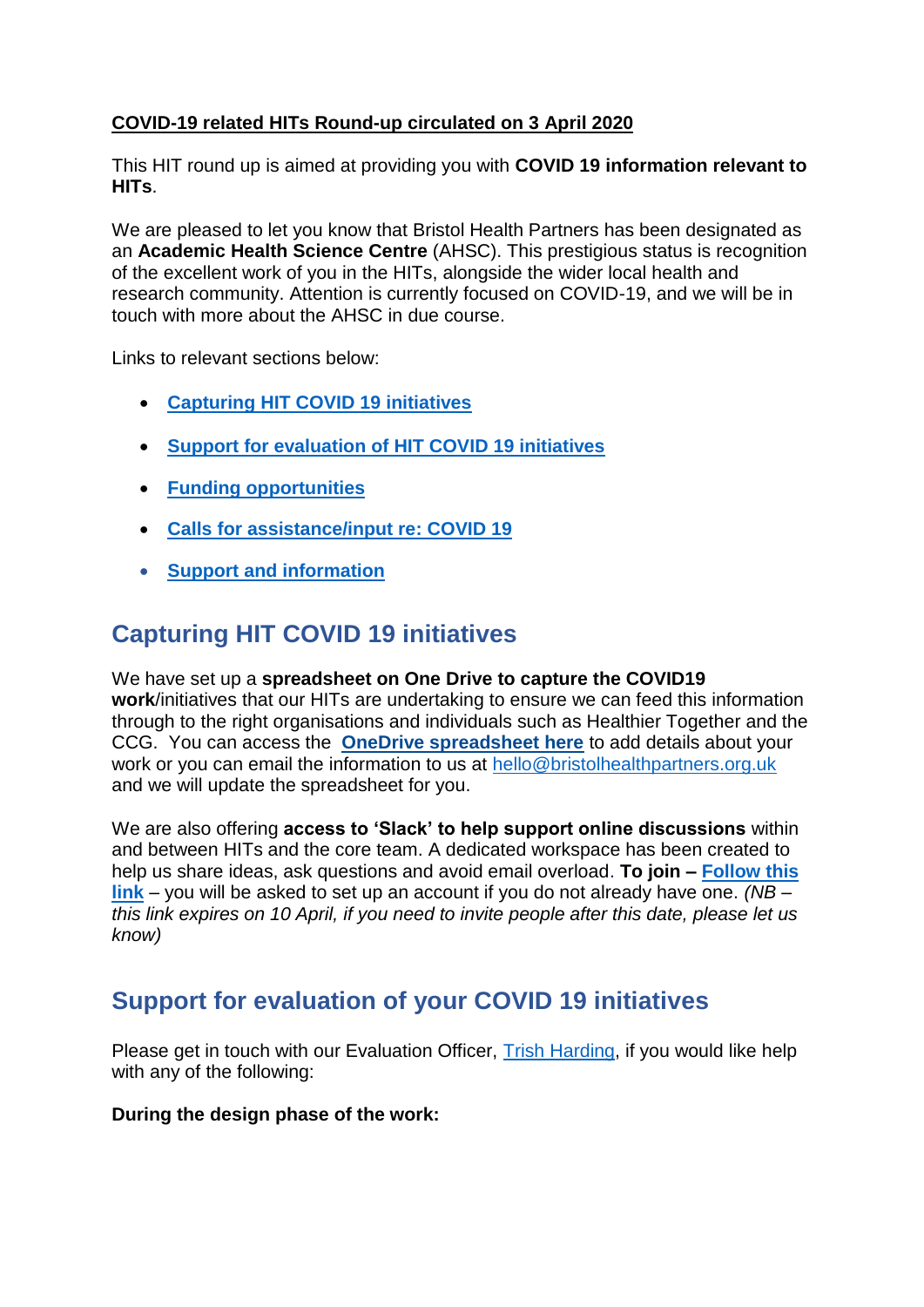- Putting together a **logic model** for the project. This can help in planning inputs/resources, outputs/activities, outcomes/impact. Also in exploring assumptions and external factors that might impact on the work.
- If not using a logic model then establishing **intended outcomes** and being clear on what change you are trying to achieve.
- Planning your evaluation **approach**, e.g. thinking about what **level** of evaluation is realistic, any **learning** from evaluations of similar projects elsewhere, **resources** available to help or guide the evaluation, PPI and other stakeholder involvement in the evaluation, **data** to be collected, **methods** to use to collect data and suitable **tools** for measuring outcomes etc.
- Thinking through **ethical** considerations. Ethics committee approval is not required for service evaluations but it is good practice to monitor and address ethical considerations, e.g. informed consent, confidentiality etc. Also, thinking through governance issues - such as who will lead on the work, how will findings be disseminated etc.?

### **During the implementation phase of the work:**

- Advice on how to monitor and record the implementation process to **learn** what is working well or not so well, and to identify emerging outcomes (along with any unintended outcomes), so that the intervention can be continually improved.
- Signposting to potential sources of help with data collection and analysis, e.g. evaluator networks, funding opportunities, student or professional research support etc.

### **During the final stages of the work:**

- Assessing the overall impact of the intervention, e.g. what has changed, service or organisational benefits, learning on design, implementation and sustainability.
- Disseminating findings and recommendations from the evaluation.

This Five step guide to the [evaluation](http://www.nhsevaluationtoolkit.net/evaluation-cycle/) cycle may also be helpful.

# <span id="page-1-0"></span>**Funding opportunities**

**Compilation of COVID related funding opportunities** - University of Bristol RED is compiling a list of these. The spreadsheet is here for University of Bristol staff: [https://uob](https://uob-my.sharepoint.com/:x:/g/personal/jb15567_bristol_ac_uk/EcNK2aj33QdKlhQjPONGdvMBvQYutLqTsqWM8-03zASe1A?rtime=9E-FjyvS10g)[my.sharepoint.com/:x:/g/personal/jb15567\\_bristol\\_ac\\_uk/EcNK2aj33QdKlhQjPONGd](https://uob-my.sharepoint.com/:x:/g/personal/jb15567_bristol_ac_uk/EcNK2aj33QdKlhQjPONGdvMBvQYutLqTsqWM8-03zASe1A?rtime=9E-FjyvS10g)

[vMBvQYutLqTsqWM8-03zASe1A?rtime=9E-FjyvS10g](https://uob-my.sharepoint.com/:x:/g/personal/jb15567_bristol_ac_uk/EcNK2aj33QdKlhQjPONGdvMBvQYutLqTsqWM8-03zASe1A?rtime=9E-FjyvS10g) **EBI rapid response call -** The Elizabeth Blackwell Institute is offering support for

research into the novel coronavirus / COVID-19. This call is for applications to enable University of Bristol academic staff to apply for research funding in this area. You may apply at any time while the call is open on this website. The EBI will provide five working days notice, on their website, of any closure of the scheme and so if you are applying please do check here before

applying. **<http://www.bristol.ac.uk/blackwell/funding/covid-19/>**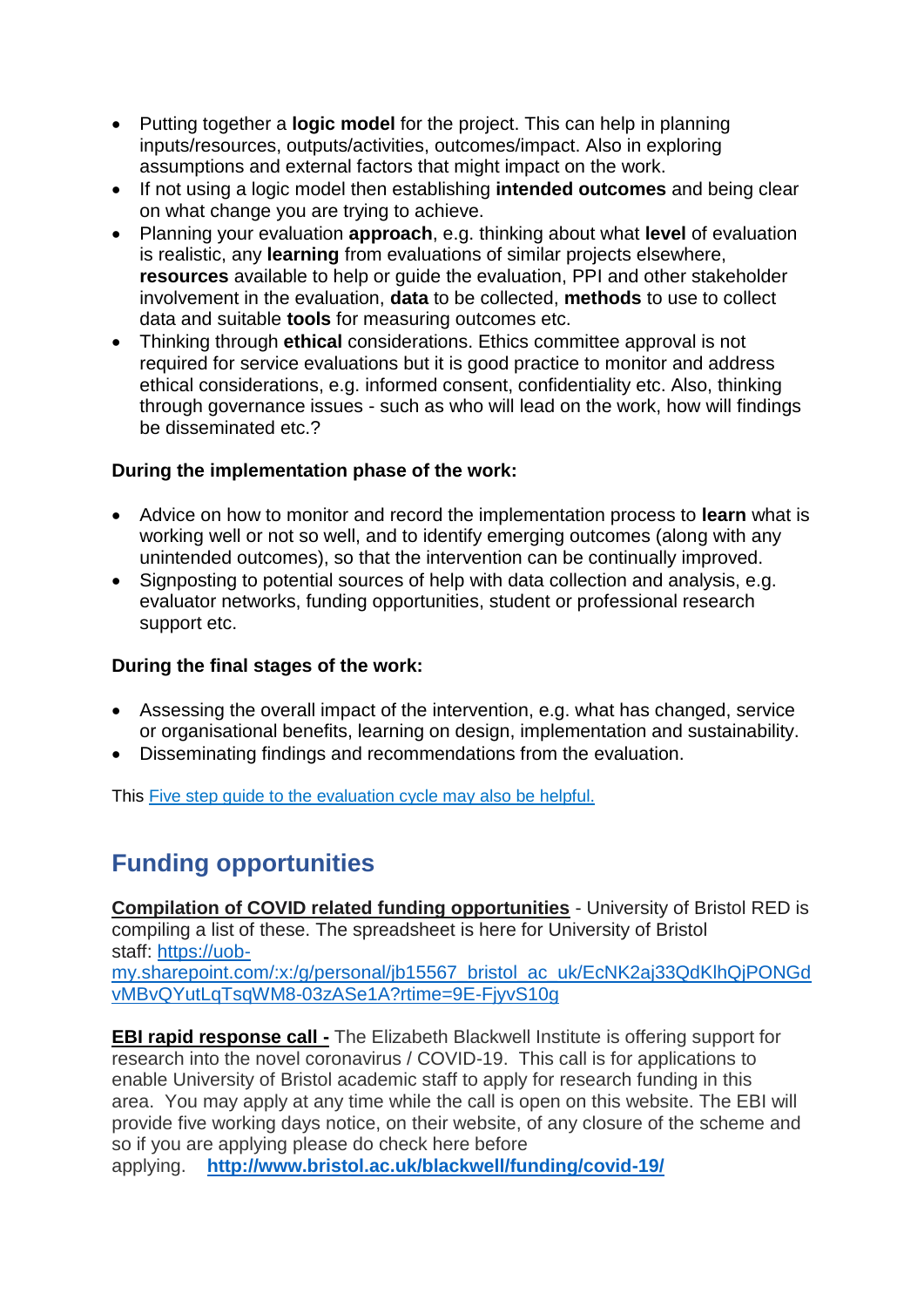### **[UKRI Research and Innovation to Address COVID-19](https://uob.sharepoint.com/sites/bpi/_layouts/15/Event.aspx?ListGuid=1cfbd671-617e-49f6-935a-6936ba0e4eba&ItemId=80)**, value TBC, open deadline

## <span id="page-2-0"></span>**Calls for assistance/input re: COVID 19**

### **Supporting BNSSG COVID-19 response**

Bristol Health Partners is working with other local health research networks to provide input to those leading the operational response to COVID-19. NIHR Applied Research Collaborative West (ARC West) has established a research request process. We also receive these requests and when a relevant topic arises, we will be in touch with appropriate HIT members. For those without existing links, we can also share relevant other HIT work through the CCG's Research and Evidence Team. Please contact members of the core team for more information.

**A call for assistance coordinated by the Royal Society modelling the pandemic**, please share the link with those that may be interested in this <https://epcced.github.io/ramp/>

**Parliament needs quick access to researchers** - Parliament's [Knowledge](https://bris.us3.list-manage.com/track/click?u=9f82b9116f17fe1114d2c6c82&id=2bdceab9f3&e=9cc012bd6a)  [Exchange Unit](https://bris.us3.list-manage.com/track/click?u=9f82b9116f17fe1114d2c6c82&id=2bdceab9f3&e=9cc012bd6a) (KEU) is creating a COVID-19 Outbreak Expert Database. If you have any expertise relating to the COVID-19 outbreak or its impacts, the KEU would be very grateful if you would sign up to the database. Signing up does not commit you to contributing in anyway, it's simply so that Parliament has your details to hand and can contact you very rapidly; if they contact you and you aren't able to respond, they will fully understand. [A link to the sign-up form is found here.](https://bris.us3.list-manage.com/track/click?u=9f82b9116f17fe1114d2c6c82&id=dcf182602a&e=9cc012bd6a) Please also send an email confirming you have signed up to the database, using the email draft [here](mailto:policy-bris@bristol.ac.uk?subject=Covid-19%20Database%20Signup&body=Dear%20PolicyBristol%2C%20%0A%0APlease%20use%20this%20email%20as%20confirmation%20of%20my%20signing%20up%20to%20the%20Covid-19%20KEU%20database.%20)

**The COVID-19-COS Project –** Please can you cascade this to your PPI HIT members so they have an opportunity to take part in this survey. In response to the COVID-19 global pandemic, much research is underway to inform the care of people with suspected or confirmed COVID-19. We urgently need to know what outcomes are important to people with suspected or confirmed COVID-19, their family members, community members and health professionals. This study will involve completion of two short survey rounds (10 minutes) in order to try and reach agreement among the group. You will be asked to give your opinion on the importance of 25 outcomes for people with suspected or confirmed COVID-19. The survey is anonymous, and anyone can participate. **Round 1 is planned to close 10th April 2020** and all participants who complete the survey will receive a copy of the results. **[CLICK HERE TO BEGIN: COVID-19-COS SURVEY](https://sydneypublichealth.au1.qualtrics.com/jfe/form/SV_1AmgErWpIJVSAYd)**

#### **Cities & Health journal call for contributions around COVID-19 impact – brief expressions of interest**

This is for immediate think-pieces and short essays implications for city planning and design: *'CITIES, HEALTH and COVID-19: Initial reflections and future challenges'* Expressions of interest can be up to 200 words plus biography. **The deadline for EOI is noon Mon 6 April** [bit.ly/RCAH\\_Call\\_Covid-19](http://bit.ly/RCAH_Call_Covid-19)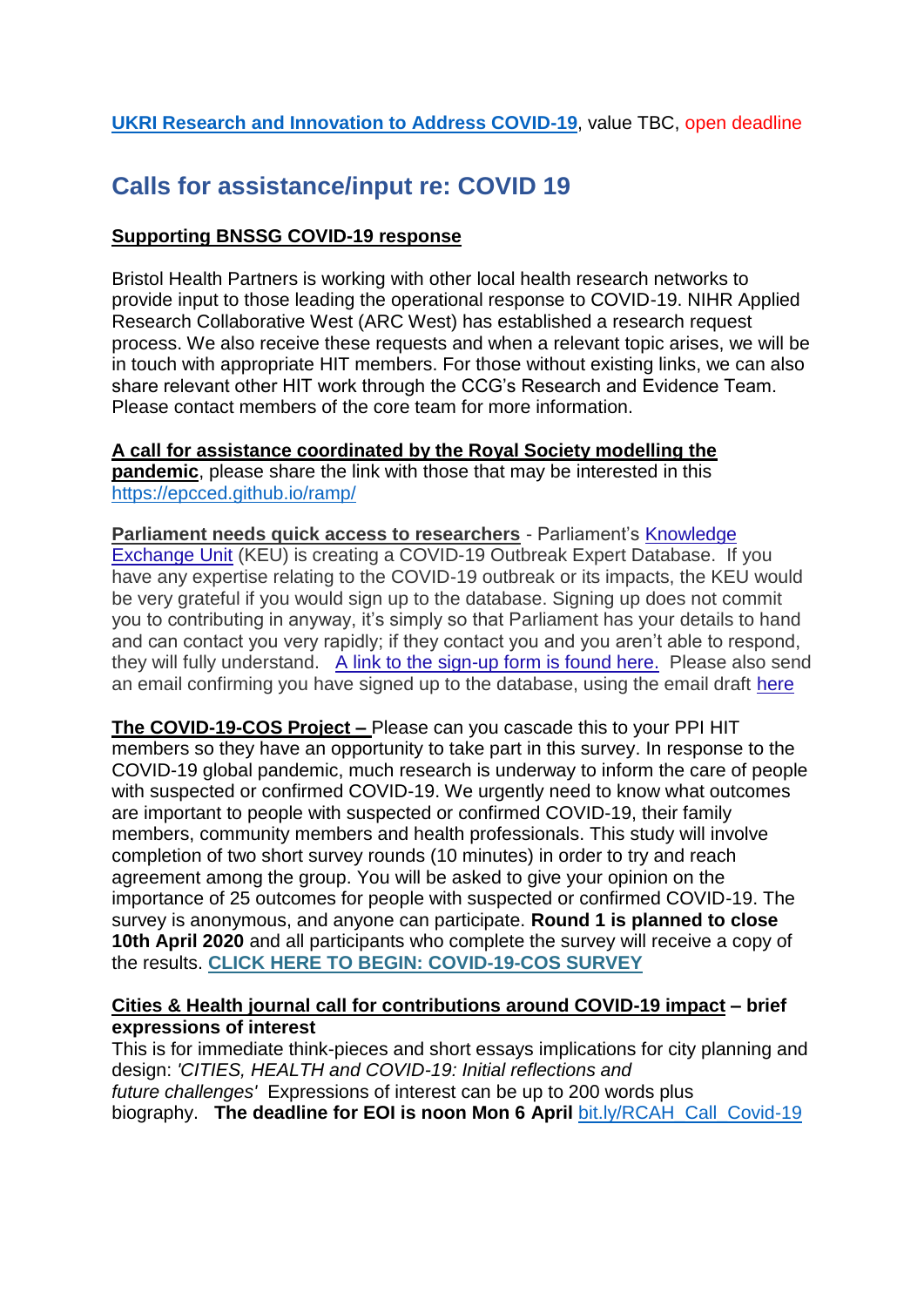### **UoB press team are looking for other stories apart from the obvious** around

COVID-19. Any HIT members that are also UoB staff that can comment on for example:

- Benefits of exercise
- **•** Optimism
- How religion can help or hinder
- The effect COVID is having on climate change

They are seeking expert comment to help people/society during this difficult and unprecedented time. The UoB press team intend to share the expert opinion with media and add their commentary details to Eurekalert – which is the AAAS news distribution service (if you are happy for them to do so) and other national news media/online platforms. Anybody wanting to contribute or take part will need to contact Caroline Clancy-Cottle on [Caroline.Clancy@bristol.ac.uk.](mailto:Caroline.Clancy@bristol.ac.uk)

# <span id="page-3-0"></span>**Support and information**

## **Policy Bristol (based at University of Bristol) has made this offer of support:**

- You may be working completely out of your zone of expertise. We can connect you with researchers at Bristol who can advise you. Working with our [UPEN](https://www.upen.ac.uk/) partner universities, we can expand the pool of advice on offer.
- You may not have time to do the usual desk research that supports decisions. We can do this for you.
- We know that clear messages, understood by your target audiences, are so important right now. We specialise in translating technical and academic language into relevant summaries for policymakers, and we can connect you with colleagues who specialise in doing exactly the same for schools, businesses and the wider public.

The team can be reached through their single point of contact: [policy](mailto:policy-bris@bristol.ac.uk)[bris@bristol.ac.uk](mailto:policy-bris@bristol.ac.uk)

**An article in the Bristol Cable has been published which summarises some of the University of Bristol's response, featuring Professor Adam Finn, BIG HIT Director** [https://thebristolcable.org/2020/04/bristol-university-experts-rally-to-fight](https://thebristolcable.org/2020/04/bristol-university-experts-rally-to-fight-covid-19-and-search-for-a-vaccine)[covid-19-and-search-for-a-vaccine](https://thebristolcable.org/2020/04/bristol-university-experts-rally-to-fight-covid-19-and-search-for-a-vaccine) /

**An open source library is being developed of different work and materials that aim to mitigate the impact of the disease**. You can access it and contribute to it via this link <https://coronavirustechhandbook.com/>

**New feeds on COVID-19 notifications** from (a) primary care and NHS 111 and (b) secondary care are being linked into the [BNSSG System-wide dataset.](https://bnssghealthiertogether.org.uk/population-health-management/) Local academics working with CCG to develop analyses and linkages.

### **[Population Health Management -](https://bnssghealthiertogether.org.uk/population-health-management/) Healthier Together**